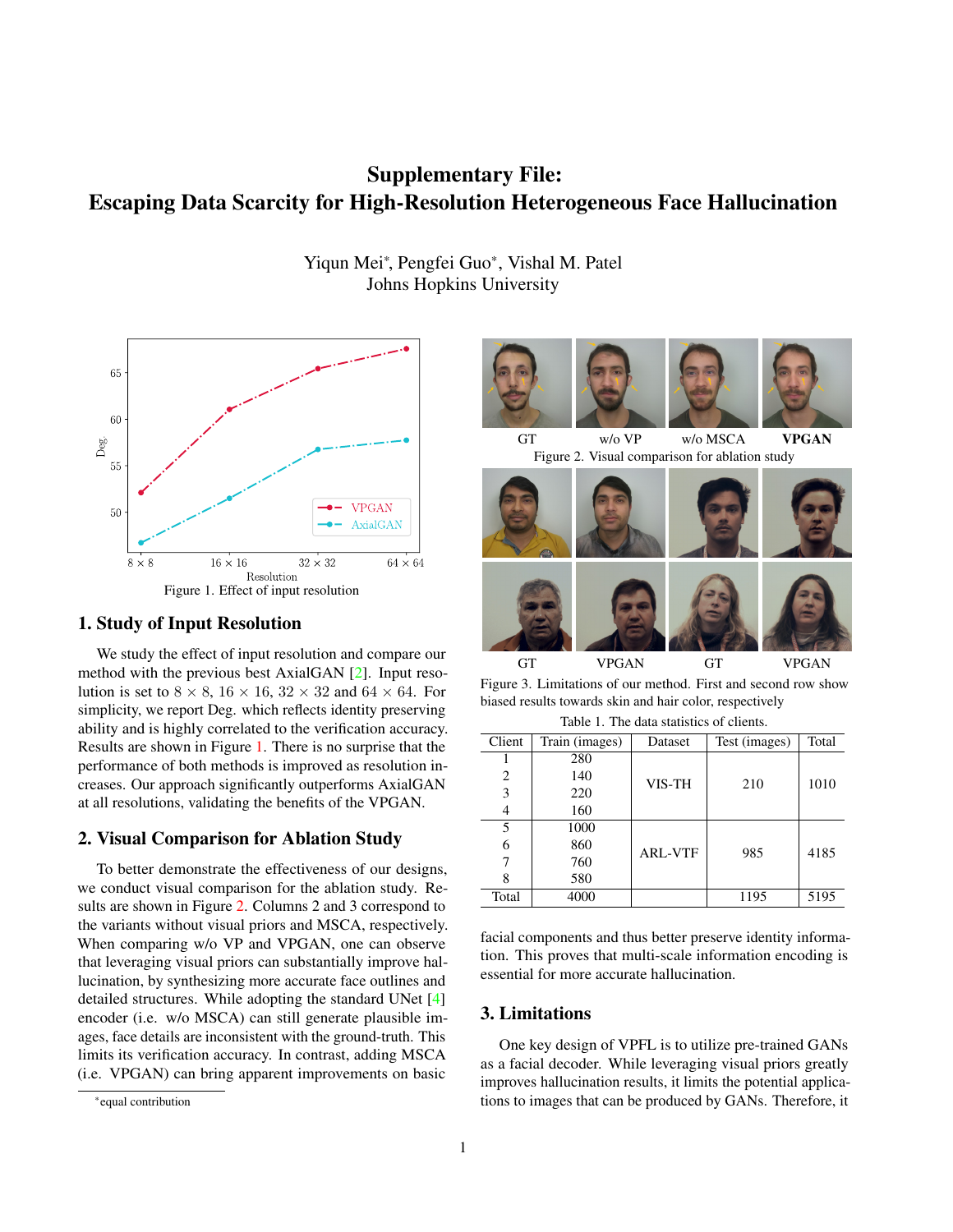

Figure 5. Visual comparison on the ARL-VTF dataset.

will be challenging to extend our method to general heterogeneous object recognition. In addition, although our approach can synthesize more clear and accurate images, the resulting faces may still have biased skin/hair color, an effect similar to existing approaches (Figure 3). This is because TH images cannot encode color information, and thus the produced faces tend to appear with an averaged color of the training dataset. We found using visual priors cannot alleviate this issue. In addition, VPFL relies on multi-institutional collaboration to scale up training, where each client is required to maintain stable connections. Thus, network failures might cause undesirable behaviors. In the future, we will extend this work by improving robustness towards potential network disconnections.

# 4. The Data Statistics of Clients in FL

Table 1 presents the detailed data statistics of 8 clients.

# 5. More Visual Results

We present more qualitative results in Figure 4 and Figure 5 to demonstrate the superiority of our approach.

#### References

[1] Xing Di, Benjamin S Riggan, Shuowen Hu, Nathaniel J Short, and Vishal M Patel. Polarimetric thermal to visible face veri-